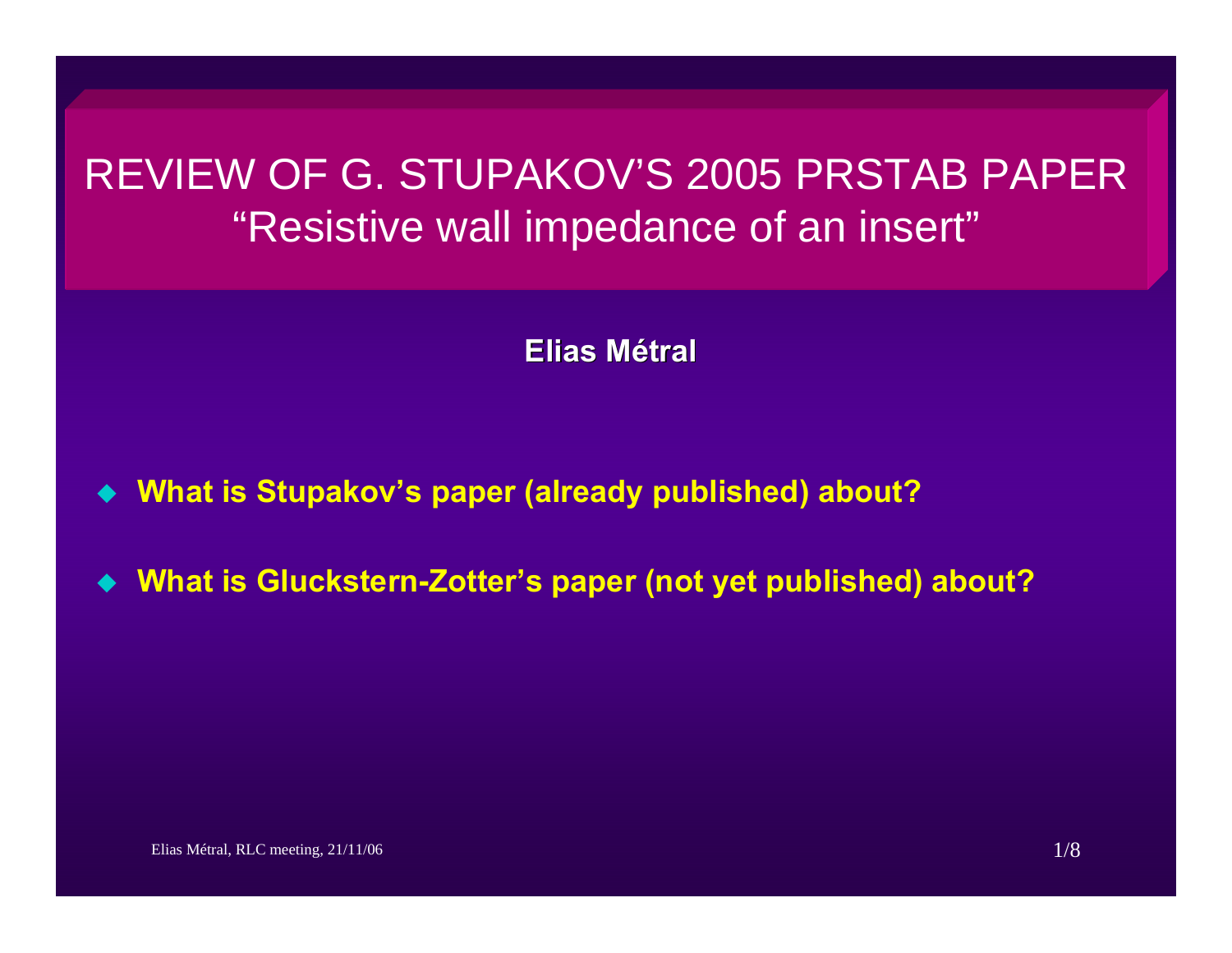## **G. STUPAKOV'S APPROACH**



FIG. 1. (Color) Round pipe with an insert of length  $L$  (shown in red) having the wall conductivity  $\sigma$ . The rest of the pipe (shown in black) has an infinite conductivity.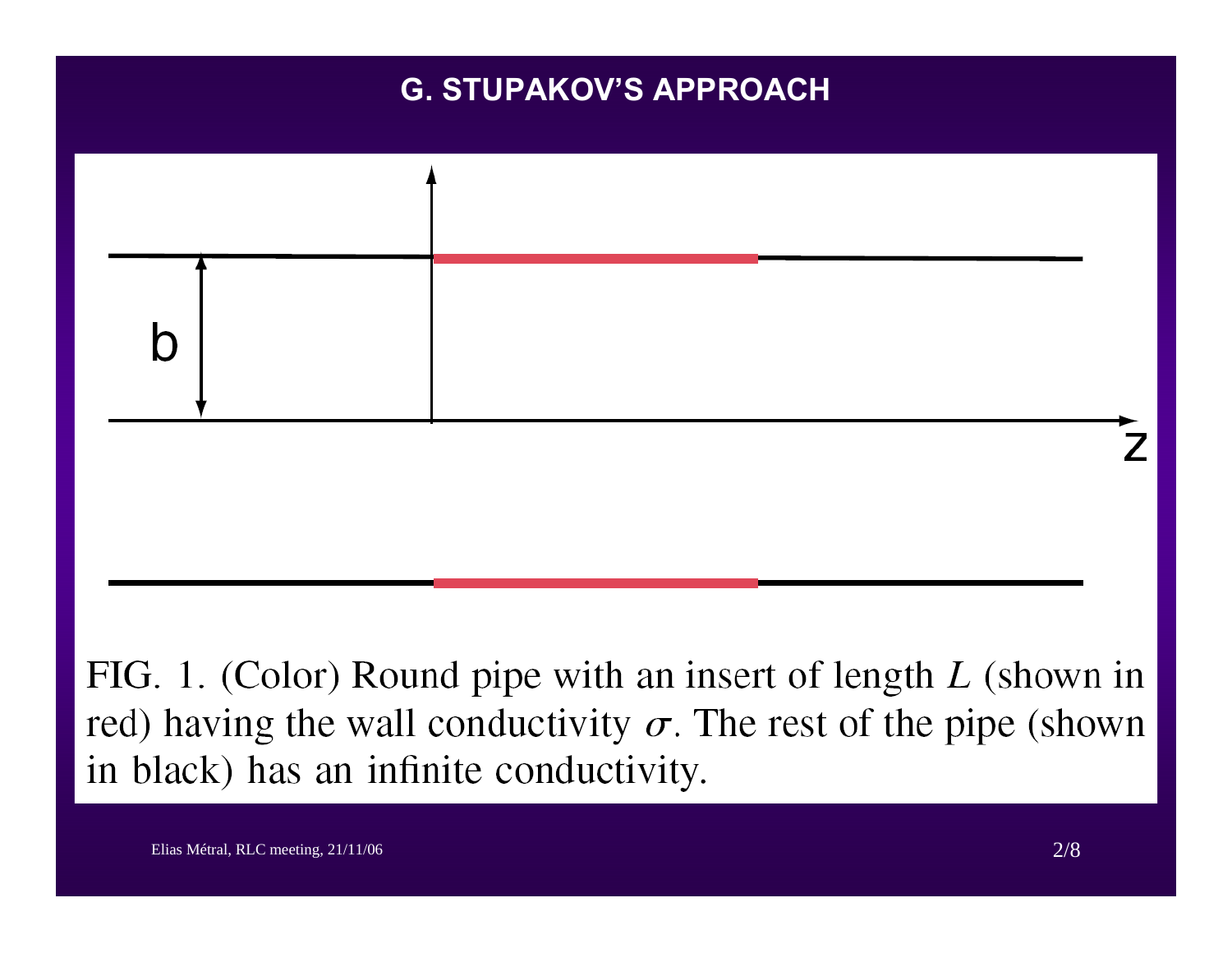#### Resistive wall impedance of an insert

Gennady Stupakov

Stanford Linear Accelerator Center, Stanford University, Stanford, California 94309, USA (Received 21 March 2005; published 18 April 2005)

The standard theoretical formulas for resistive wall impedance are usually derived in a model which assumes an infinitely long pipe. In practice, one often has to deal with resistive inserts with a conductivity different from the rest of the pipe. To address this case, we calculate the resistive wall impedance when the wall conductivity varies along the axis of the pipe. We show that at not very high frequencies the impedance of an insert per unit length is given by the same formulas as for an infinitely long pipe.

DOI: 10.1103/PhysRevSTAB.8.044401

#### **I. INTRODUCTION**

The standard theoretical formulas for resistive wall impedance (see, e.g., [1]) are derived in a model of an infinitely long pipe. The longitudinal impedance per unit length of the pipe, in the Gaussian system of units, is given by the following equation:

$$
Z_{\text{long pipe}}(\omega) = \frac{1 - i}{cb} \sqrt{\frac{\omega}{2\pi\sigma'}} \tag{1}
$$

where  $\omega$  is the frequency, b is the pipe radius, and  $\sigma$  is the conductivity of the pipe wall. Equation  $(1)$  is valid for not very large frequencies,

$$
\omega \ll \omega_0,\tag{2}
$$

where  $\omega_0 = (4\pi c^2 \sigma/b^2)^{1/3}$ . This condition is usually sat-

radius *b*. Our goal is to calculate the longitudinal imped-

PACS numbers:  $41.75 - i$ ,  $41.20 - q$ 

ance of such pipe at frequency  $\omega$ . We assume that the skin depth in the metal is small compared to the pipe radius and the wall thickness, and use the Leontovich boundary condition relating the longitudinal electric field on the metal surface  $E_z$ , with the magnetic field  $H_A$  [4]

$$
E_z = -\zeta H_{\phi},\tag{3}
$$

where  $\zeta = (1 - i)\sqrt{\omega/8\pi\sigma}$  (we use the Gaussian system units throughout the paper). As is known, for impedance calculation, the beam can be represented as a filament current  $I(z, t)$  on the axis of the pipe,

$$
I(z, t) = I_0 e^{-i\omega t + ikz},\tag{4}
$$

with  $k = \omega/c$ . The impedance is then given by the Fourier

Elias Métral, RLC meeting, 21/11/06

 $3/8$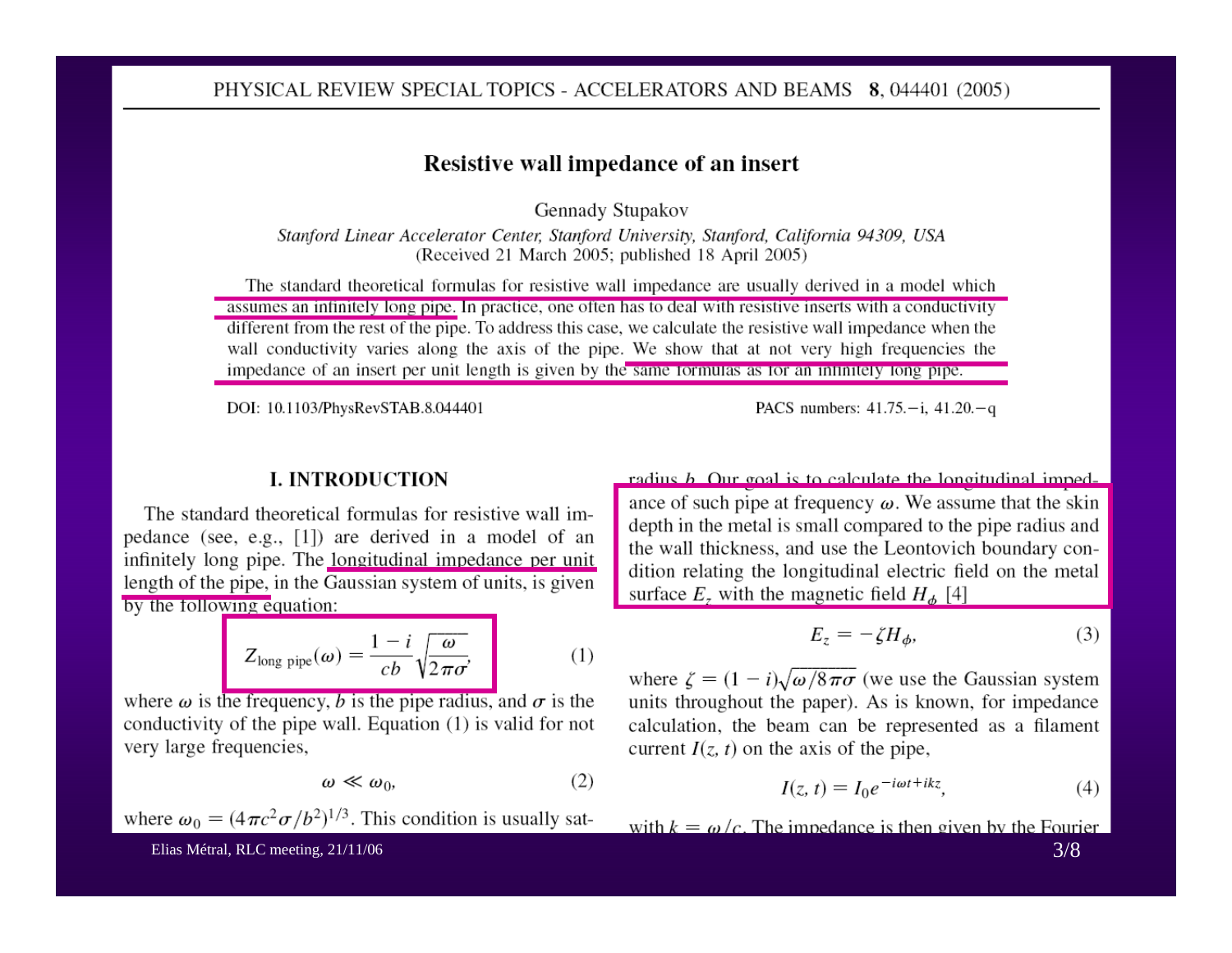Using the identity

$$
\sum_{m=1}^{\infty} \frac{1}{\mu_m J_1(\mu_m)} = \frac{1}{2},\tag{14}
$$

we arrive at the following expression for the impedance

$$
Z = \frac{2L\zeta}{bc} = L\frac{1-i}{cb}\sqrt{\frac{\omega}{2\pi\sigma'}}
$$
(15)

which is exactly equal to  $LZ_{long\,pipe}(\omega)$ . We see that the impedance per unit length (of the resistive part) is given by the same equation  $(1)$  as in the case of an infinitely long pipe.

#### **III. GENERALIZATION FOR ARBITRARY CROSS SECTION AND TRANSVERSE IMPEDANCE**

The result of the previous section can be derived in a simpler way, which also allows generalization to the case of arbitrary cross section of the pipe. We now assume that

transverse direction. Through the Panofsky-Wenzel theorem [7] this longitudinal impedance is directly related to the transverse one. Hence, we conclude that the transverse impedance per unit length of an insert, as well as the longitudinal one, will also be given by the formula derived in the limit of an infinitely long pipe.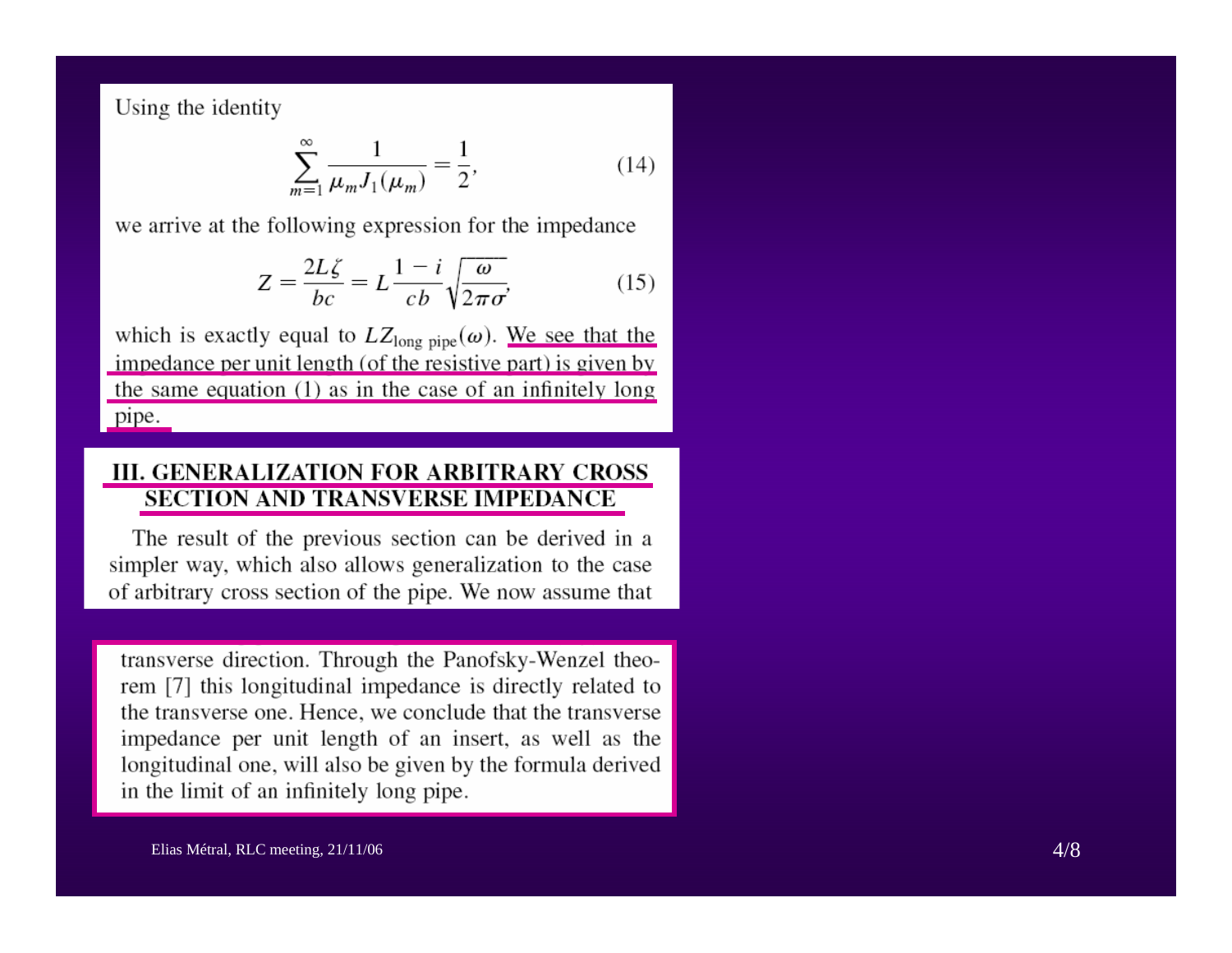## **B. ZOTTER'S APPROACH FOR AN INFINITELY LONG BEAM PIPE**

### ⇒ **For a circular beam pipe**

- **Any number of layers**
- **Any beam velocity**
- **Any <sup>σ</sup> (conductivity), <sup>ε</sup> (permittivity) and μ (permeability)**
- **Any frequency** <sup>⇒</sup> **Unification of 3 regimes** 
	- **Burov-Lebedev2002 (low-frequency regime)**
	- **"Thick-wall" (intermediate-frequency regime)**
	- **Bane1991 (high-frequency regime)**

**G. Stupakov made his analysis in this regime**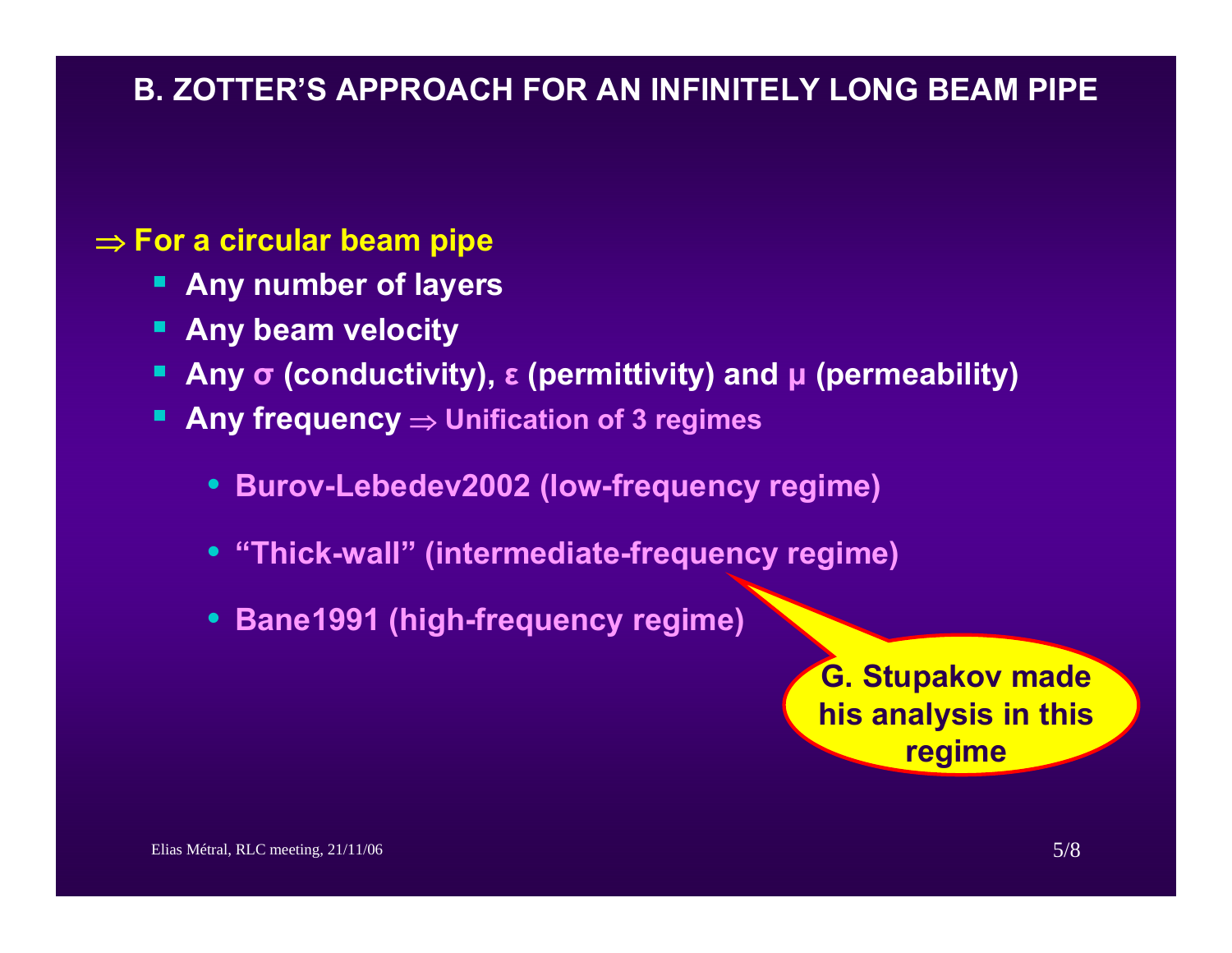# **GLOBAL PLOT FROM ZOTTER2005 GLOBAL PLOT FROM ZOTTER2005**

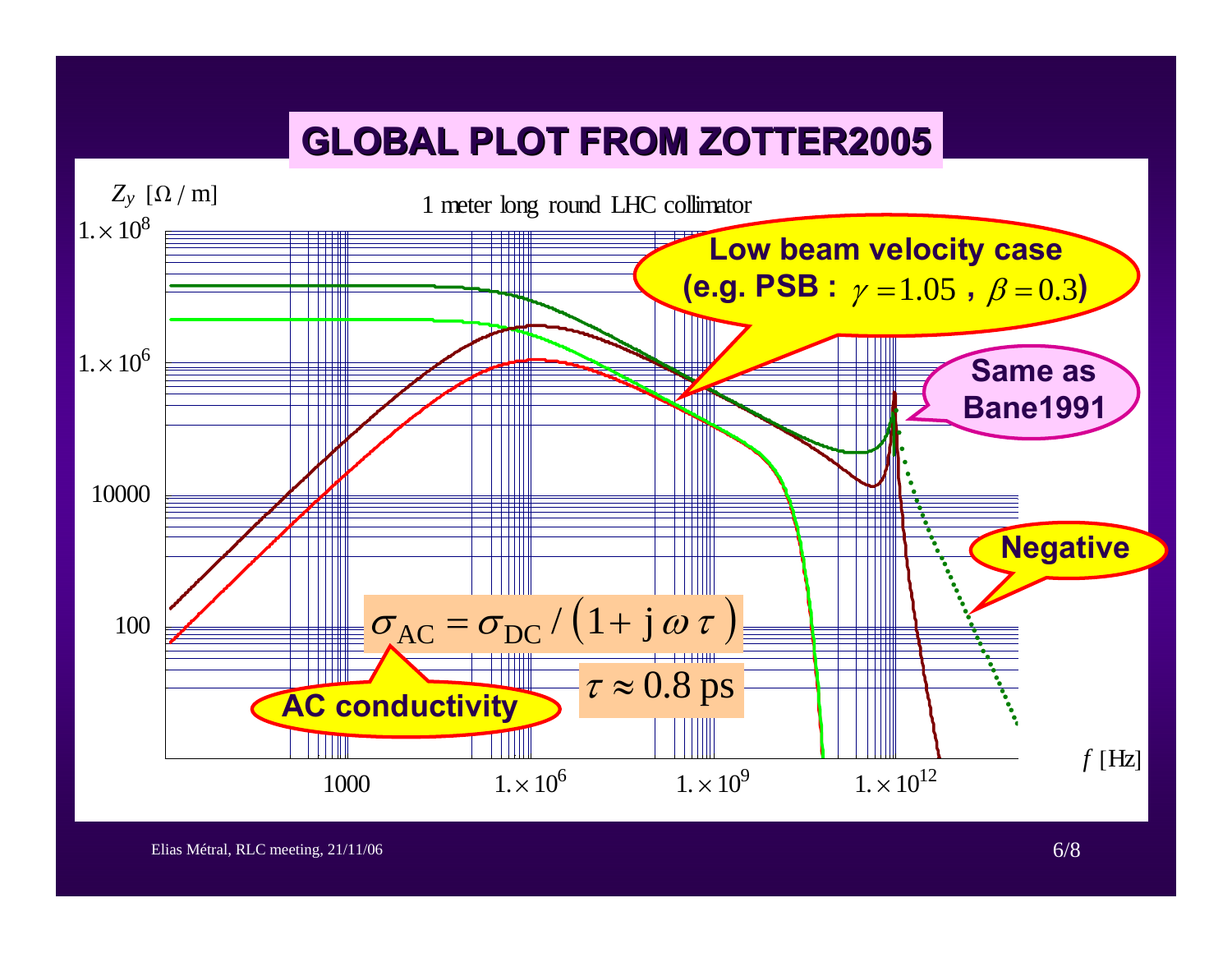## **GLUCKSTERN-ZOTTER'S APPROACH FOR THE FINITE LENGTH CASE**



 $\implies$  The idea is to look in particular at the low-frequency regime, **which is important for the LHC collimators**

Elias Métral, RLC meeting,  $21/11/06$  7/8